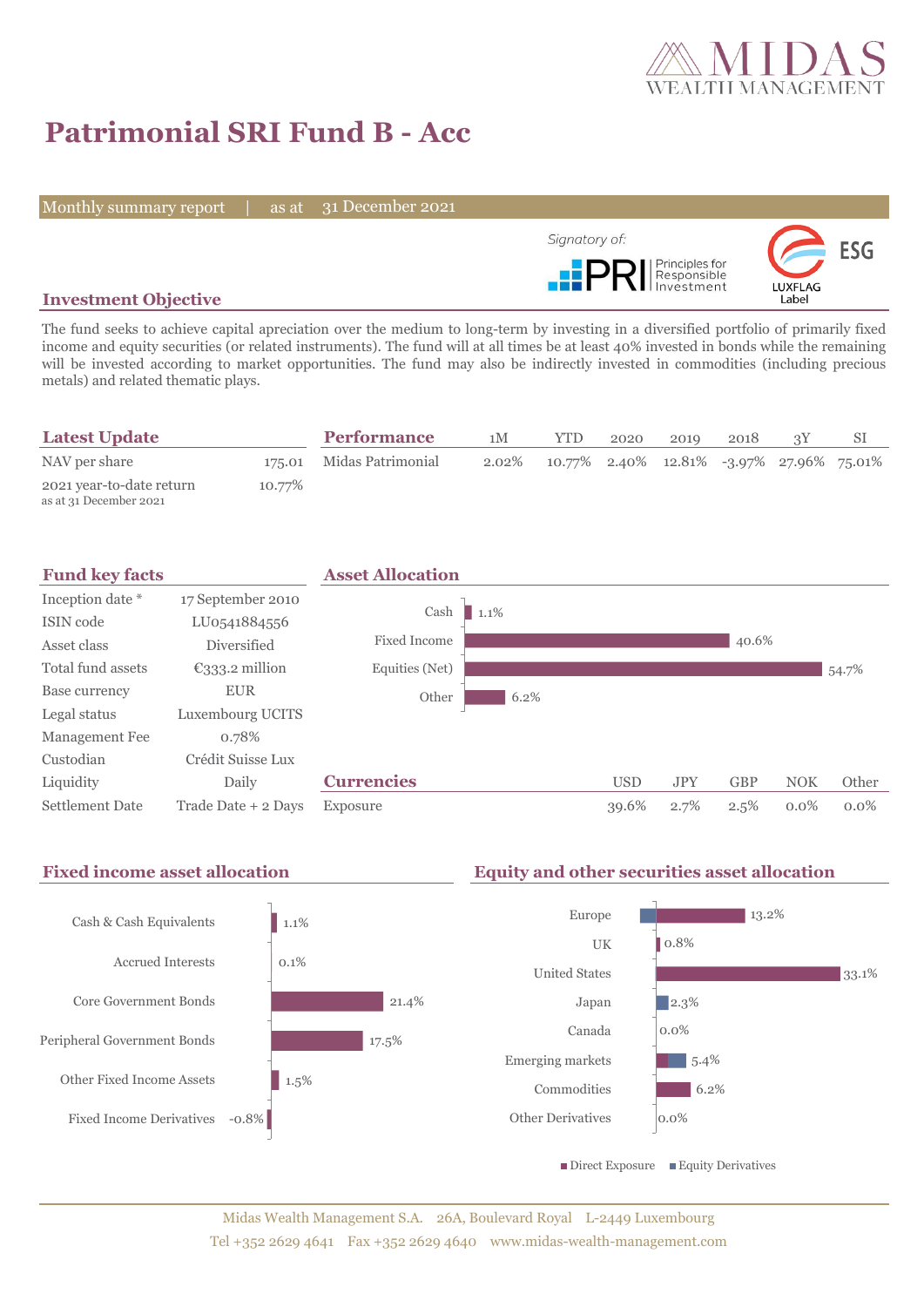

8.8% 3.1<sup>%</sup>  $\blacksquare$  4.3%

10.6%

 $\blacksquare$  4.7%  $3.4\%$  $9.4%$ 

0.0%

 $20.1\%$ 

 $31.7%$ 

# **Patrimonial SRI Fund B - Acc**

Monthly summary report | as at 31 December 2021

| Top 10 fixed income holdings         | Rating | Weight  | <b>Fixed income rating breakdown</b> |       |  |
|--------------------------------------|--------|---------|--------------------------------------|-------|--|
| BTPS: BTPS 1 07/15/22                | BBB-   | $3.3\%$ |                                      |       |  |
| BUNDESSCHATZANW: BKO o 03/11/22      | AAA    | $3.3\%$ | AAA                                  | 27.2% |  |
| HELLENIC REPUBLI: GGB 4 3/8 08/01/22 | $BB-$  | $3.1\%$ | AA<br>16.2%                          |       |  |
| BTPS: BTPS 0.35 02/01/25             | BBB-   | 2.7%    | 9.5%<br>А                            |       |  |
| BUNDESSCHATZANW: BKO 0 06/16/23      | AAA    | 2.4%    | <b>BBB</b>                           | 39.5% |  |
| SPANISH GOV'T: SPGB o 01/31/26       | $BBB+$ | 2.1%    | BB<br>7.6%                           |       |  |
| BTPS: BTPS o 08/01/26                | BBB-   | 1.8%    | $\mathbf B$<br>$0.0\%$               |       |  |
| IRISH GOVT : IRISH 1 05/15/26        | A      | 1.7%    | CCC<br>$0.0\%$                       |       |  |
| SPANISH GOV'T: SPGB 0.4 04/30/22     | $BBB+$ | 1.7%    |                                      |       |  |
| FRANCE O.A.T.: FRTR 0 02/25/22       | AA     | 1.6%    | <b>NR</b><br>$0.0\%$                 |       |  |

| Top 10 equity holdings         | Sector                        | Weight  |
|--------------------------------|-------------------------------|---------|
| <b>BROADCOM INC</b>            | <b>Information Technology</b> | 3.6%    |
| MICROSOFT CORP                 | <b>Information Technology</b> | $3.0\%$ |
| <b>MARVELL TECHNOLOGIES</b>    | <b>Information Technology</b> | 2.4%    |
| IQVIA HOLDINGS INC             | Health Care                   | 2.4%    |
| <b>JPMORGAN CHASE &amp; CO</b> | Financials                    | 2.4%    |
| AMAZON.COM INC                 | <b>Consumer Discretionary</b> | 2.4%    |
| UNITEDHEALTH GROUP INC         | Health Care                   | $2.3\%$ |
| <b>APPLE INC</b>               | <b>Information Technology</b> | 2.1%    |
| <b>ASML HOLDING NV</b>         | <b>Information Technology</b> | 1.9%    |
| <b>L'OREAL</b>                 | <b>Consumer Staples</b>       | 1.6%    |

# **Thematics breakdown Top 5 funds and other holdings**



Utilities

Energy Financials Health Care

Industrials Materials

**Equity sector breakdown** 

Consumer Discretionary Consumer Staples

Information Technology

Communication Services

| <b>TOP 3 IGHUS ARE OTHER HORIHISS</b>        |         |
|----------------------------------------------|---------|
| ETFS PHYSICAL GOLD                           | $6.2\%$ |
| iShares EURO STOXX Banks 30-15 UCITS ET 1.5% |         |
| Allianz China A-Shares                       | $1.0\%$ |

Real Estate 4.0%